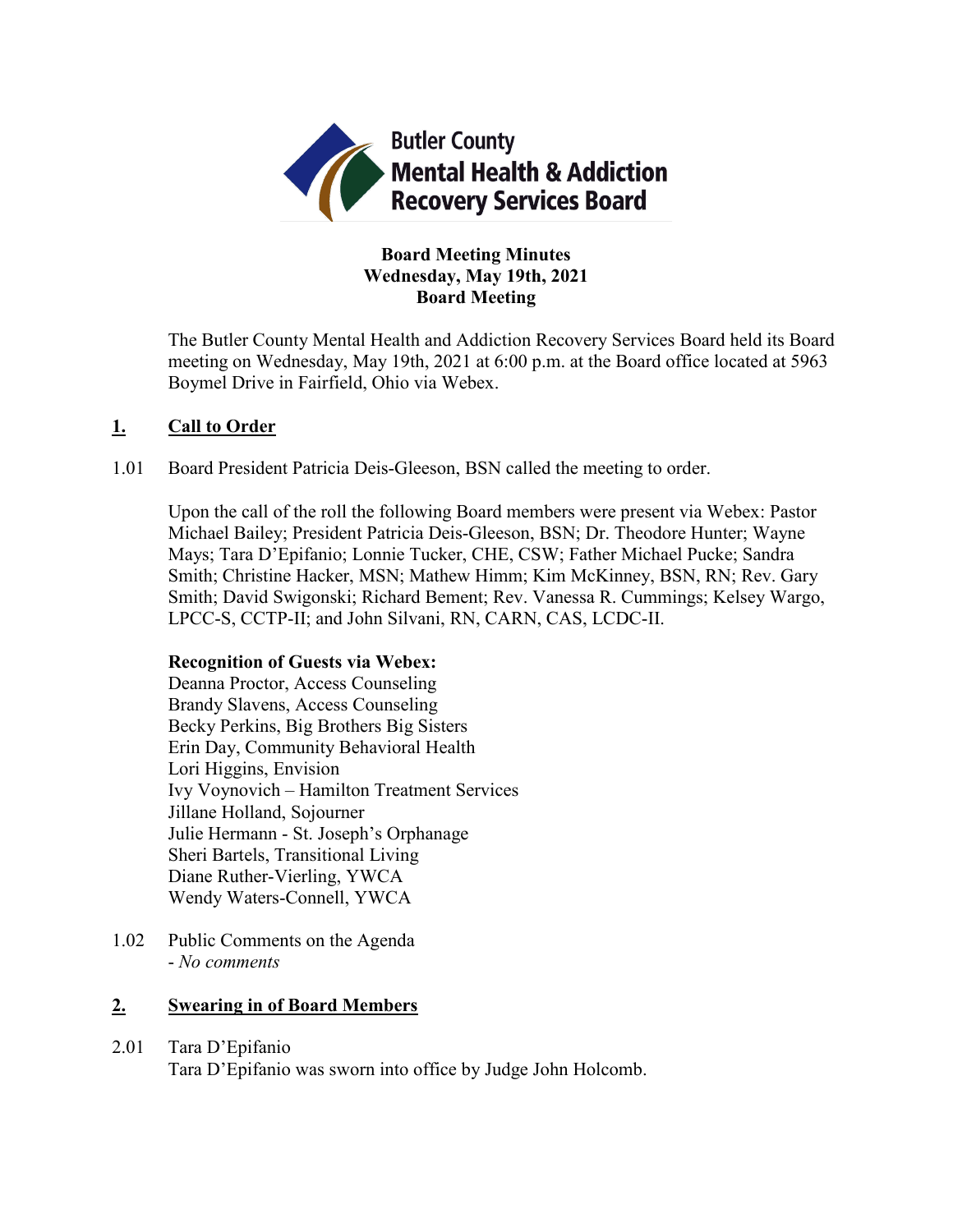## **3. Board Communication & Announcements**

## 3.01 **Executive Directors Report**

A. State Budget Update – FY22 & FY23 State Budget Negotiations Status The FY22-23 biennium budget was discussed which included three key amendments.

The Board Association petitioned for 15 million dollars, which included 9 million for student wellness and 6 million for recovery supports and address systematic racism. There will be no increases and no losses in this biannual budget for FY22-23.

There were three key behavioral health amendments. One was the 120-day meeting language in the ORC (Ohio Revised Code). The Association wanted to delete or update the language. That has been removed and will not change.

The second amendment was concerning data, to assist in statutory requirements to do strategic planning, needs assessing, monitor our subsidy clients, and to evaluate services provided. There has been resistance to the request for data. It passed the House and is currently in the Senate.

The third amendment was concerning board size. Currently boards are either 14 or 18 members. Representatives in Eric and Ottawa, Ohio counties are requesting to change board membership requirements. Currently the Ohio Revised Code (ORC) requires that 6 of the 18 board members fall into the following categories: mental health consumer, AOD (Alcohol and Other Drugs) consumer, mental health family member, AOD family member, mental health clinician, and a AOD clinician. Erie County wants to remove this condition and change board membership to 5 to 9 members.

B. COVID Updates & BH Focus

Dr. Rasmus gave a brief update concerning COVID-19 and the governor's new orders concerning mask restrictions.

Dr. Rasmus provided summaries of the following articles C - E:

- C. Denworth, L. (2021, May 1). Age of Opportunity. *Scientific American*, *324*(5), 57-61
- D. Callahan, D. G. (2021, May 10). Butler Mental Health Crisis Center Possible. *Journal News*, pp. A1, A6
- E. Leeb, R. T., Bitsko, R. H., Radhakrishan, L., Martinez, P., Njai, R., & Holland, K. M. (2020, November 13). *Mental health–related emergency department visits among ..*. Centers for Disease Control and Prevention. <https://www.cdc.gov/mmwr/volumes/69/wr/mm6945a3.htm>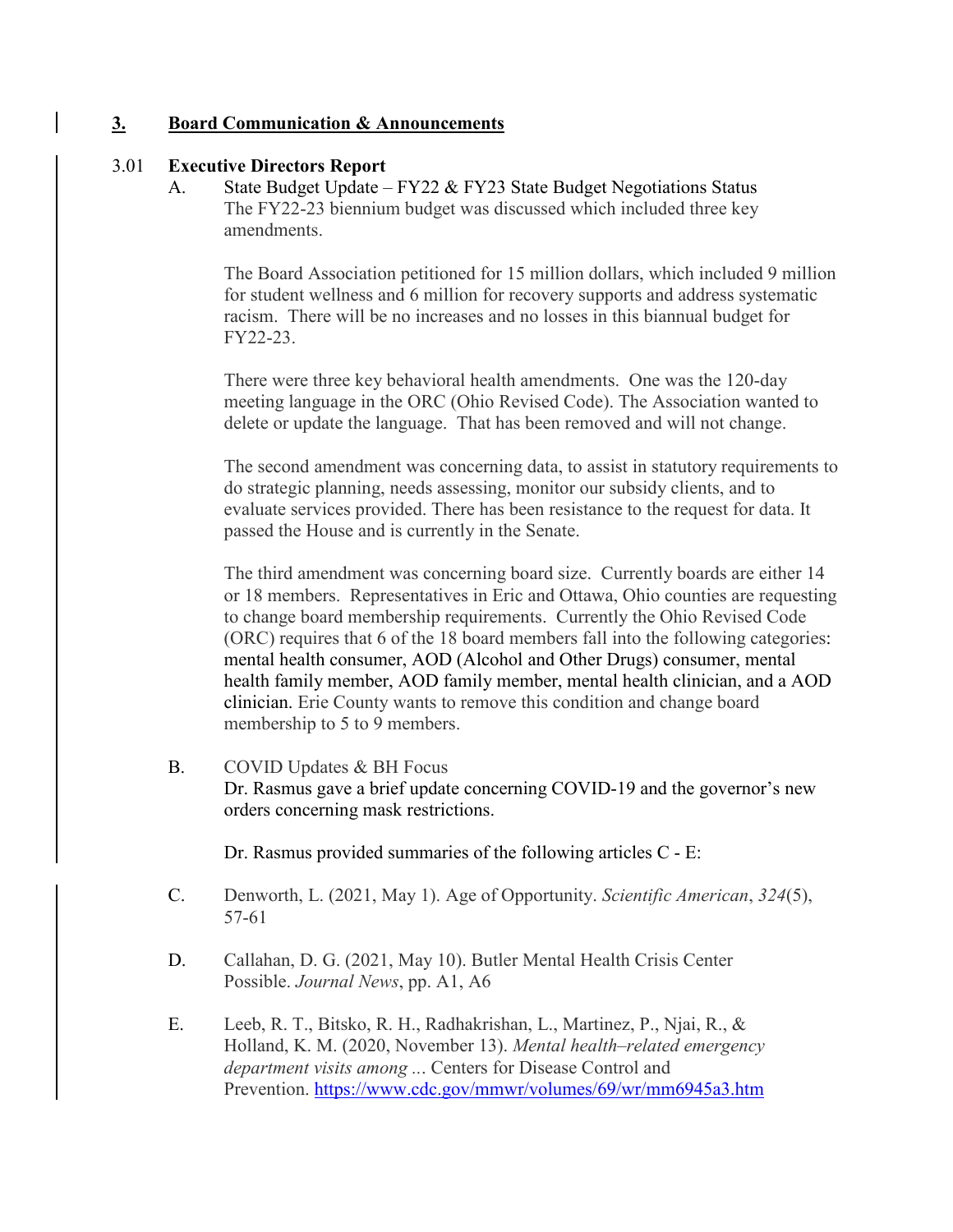- F. Board Member Annual Training Opportunities There are six board members who are still in need of their annual training by June 30<sup>th</sup>. The Board Association has offered an ethics and state of the State training via Zoom. Dr. Miller, the BCMHARS Board's Chief Clinical Officer (CCO), has volunteered to do a training. Please reach out to Jennifer Coats concerning availability.
- G. Encompass Training, Friday, May 21, 2021 Webinar The virtual 8-hour training session on May 21, 2021 is for adults who want to learn more about addiction and how to respond. If interested, sign up at [https://bit.ly/3wmZ9xE.](https://bit.ly/3wmZ9xE)

# H. Miscellaneous

The Executive Director's Evaluation will be finished soon and will be sent to the Board via email to review. Pat Deis-Gleeson and Jennifer Coats will create a Survey Monkey, which will be sent out to the Board members to complete.

# **4. Consent Agenda**

# 4.01 **Consent Agenda Items**

- A. May ARS Meeting Minutes
- B. May MH Meeting Minutes
- E. April Board Meeting Minutes
- F. April Executive Committee Meeting Minutes

*Mr. Himm motioned to approve the consent agenda. Rev. Smith seconded the motion. The vote carried the motion.*

# **5. Review of Committee Meeting**

# 5.01 **May – MH Committee Meeting Review – Christine Hacker**

Ms. Hacker gave a brief update on the MH Committee meeting activities this month.

#### 5.02 **May – ARS Committee Meeting Review – Mat Himm** Mr. Himm gave a brief update on the ARS Committee meeting activities this month.

# **6. New Business**

# 6.01 **Board Resolution of Board Members**

Two board members, Kim McKinney and Chris Hacker, petition to the commissioners for another four-year term on the BCMHARS Board, starting July  $1<sup>st</sup>$ , 2021 to June  $30<sup>th</sup>$ , 2025.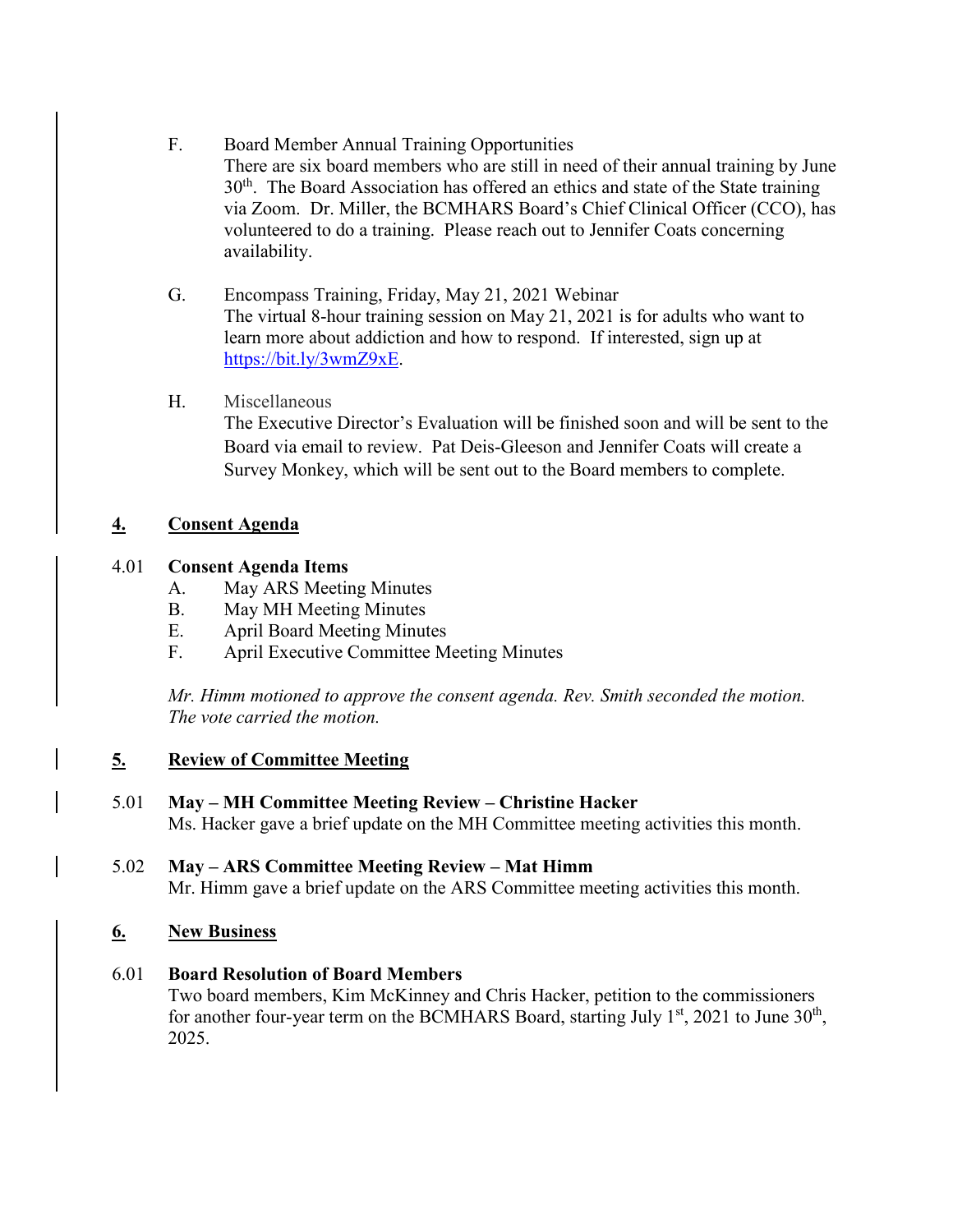Three board members, Dr. Ted Hunter, Father Michael Pucke and Tara D'Epifanio, petition to the State for another four-year term on the Board, starting July  $1<sup>st</sup>$ , 2021 to June 30<sup>th</sup>, 2025.

*Mr. Tucker motioned to recommend to the pointing authorities. Mr. Himm seconded the motion. The vote carried the motion.*

## 6.02 **Financial Report**

The March Financial Report (75% through fiscal year) shows that the Board has budgeted \$16,312,668 and has collected \$9,600,399, which is 58.85% of its revenue so far. Year To Date Administration costs are running at 67% with a budget of \$1,730,484. The Board has currently paid 59% to its providers for completed service commitments that are reflected in their billings and budgets with a current cash balance of \$16,504,798.

*Pastor Bailey motioned to approve the Financial Report. Mr. Tucker seconded the motion. The vote carried the motion.*

# 6.03 **Annual Report**

Dr. Rasmus and Tiffany Lombardo gave a review of the FY20 annual report. The projected total number of people served, including non-Medicaid clients in FY20 was approximately 40,462. Based on 2019 projected Census data, BCMHARSB supported system services for more than 10% of Butler County's total population of 383,184. Cases by city of residence: 54% were from Hamilton, 26% were from Middletown, 7% were from Fairfield/Fairfield Township, 5% were from West Chester/Liberty Township, 3% were from Trenton, 3% were from Oxford, 1% were other and 1% were out of county. Cases by primary diagnosis at admission: 27.77% substance use disorders; 27.11% mood disorders; 9.63% anxiety disorders; 8.47% no diagnosis; 8.34% adjustment disorders; 8.32% psychotic disorders; 6.61% other mental health disorders; 2.64% childhood disorder; .98% personality disorders; .13% dementia and related disorders. Substance use disorders by substance: 41% opioid use disorders; 22% stimulant use disorders; 22% stimulant use disorders; and 21% other.

*Mr. Mays motioned to approve the Annual Report. Mr. Silvani seconded the motion. The vote carried the motion.*

# 6.04 **Health Officer Approval**

TLC, BBH and CBH approached BCMHARS Board staff concerning some key new hires that needed health officer training for specific programs. Dr. Miller, Cassandra Kiesey and Scott Fourman held a health officer training on May  $7<sup>th</sup>$ , 2021.

Health officer training was postponed during the pandemic. There will be 2 to 3 trainings during the summer to get the veteran health officers up to date.

*Mr. Himm motioned to approve the Health Officer Approval. Rev. Smith seconded the motion. The vote carried the motion.*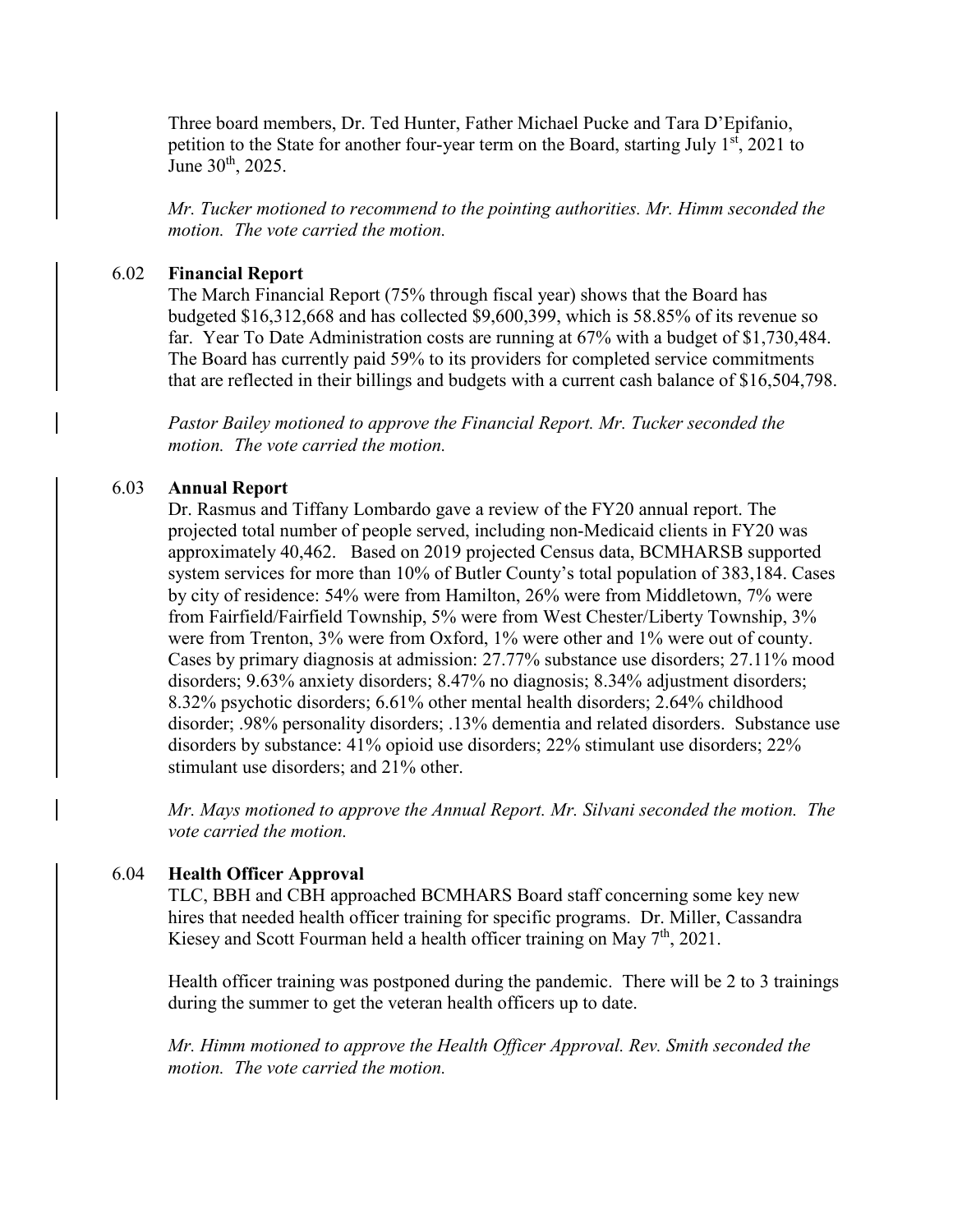## 6.05 **New Proposed Meeting Schedule**

The proposed 2021-2022 Board meeting calendar was introduced. ARS and MH meetings will be the  $2<sup>nd</sup>$  Tuesday of the month. Board meetings will be on the  $3<sup>rd</sup>$ Wednesday of the month at 6:00 p.m., with a few exceptions where the ARS and MH meetings will be on the  $3<sup>rd</sup>$  Tuesday and the Board meeting on the  $4<sup>th</sup>$  Wednesday (e.g. September 2021). Additionally, the Board does not have meetings in July, August and December, unless needed.

*Mr. Swigonski motioned to approve the New Proposed Meeting Schedule. Rev. Cummings seconded the motion. The vote carried the motion.*

#### 6.06 **Interact for Health Grant**

The BCMHARS Board was awarded the Interact for Health Grant in the amount of \$75,000 to support the implementation of a Butler County harm reduction program.

*Mr. Himm motioned to approve the Interact for Health Grant. Mr. Swigonski seconded the motion. The vote carried the motion.*

#### 6.07 **Notice of Grant Award for Access Counseling Services**

Access Counseling was awarded a \$40,000 grant to assist with the operation of the Butler County harm reduction team, as a part of the Regional Harm Reduction Collaborative. This award supports the purchase, outfitting, and start-up costs of a Butler County Harm Reduction vehicle.

*Mr. Tucker motioned to approve the Access Counseling Services Grant. Mr. Himm seconded the motion. The vote carried the motion.*

## 6.08 **HRSA Grant Update – Oxford Area Addiction Response Initiative**

The ECS (Epiphany Community Services) Agreement in the amount of \$40,000 from September 1, 2021 to August  $30<sup>th</sup>$ , 2022. ECS is the evaluator and consultant for the HRSA grant year two.

*Ms. Hacker motioned to approve the Epiphany Community Services Agreement. Mr. Mays seconded the motion. The vote carried the motion.*

The BCMHARS, as fiscal and administrative agent of the Coalition for a Healthy Community – Oxford Area (Coalition) enters into an agreement with Talawanda School District (TSD) Board of Education in the amount of \$24,500 from September 1, 2021 to August 31, 2022. TSD will coordinate and train in support of prevention programming within the school and community.

*Mr. Silvani motioned to approve the Talawanda. Mr. Swiganski seconded the motion. The vote carried the motion.*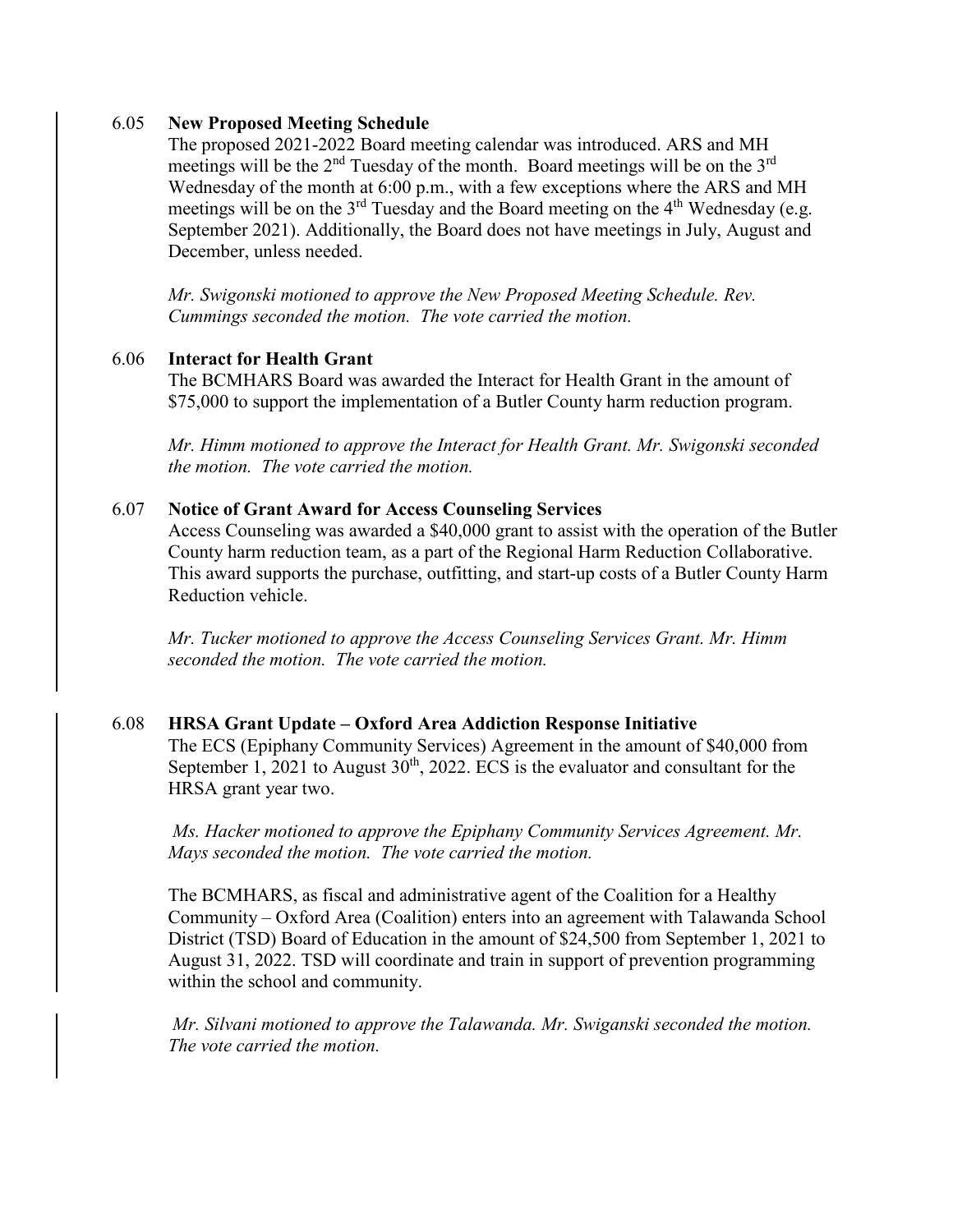Miami University Subaward Amendment in the amount of \$204,330 from September 1, 2021 to August 30, 2022 for the Oxford Area Addiction Response Initiative. The purpose of the amendment to the subaward is to not only fund the full time project director but also fund the activities and services in year two of this three year grant.

*Mr. Silvani motioned to approve the Miami University agreement. Mr. Tucker seconded the motion. The vote carried the motion.*

#### 6.09 **OACBHA Vista MOU**

The Board is currently looking for a Vista worker. Dr. Rasmus has currently been looking for and evaluating candidates. The goal is to have this individual begin in July. The MOU is with the Board Association, who is the project lead and the BCMHARSB, who is the project host site. This would be for a one-year timeframe. OACBHA pays the salary for the Vista worker and the board pays expenses only as well as offers an office.

*Mr. Silvani motioned to approve the OACBHA Vista MOU. Rev. Cummings seconded the motion. The vote carried the motion.*

#### 6.10 **Community First Pharmacy Agreement**

Community First Pharmacy is a licensed pharmacy by the Ohio Board of Pharmacy. The purpose of the \$30,000 agreement is to facilitate payment for subsidized substance use disorder treatment medication for clients who are incarcerated or who are unable to pay.

*Mr. Silvani motioned to approve the Community First Agreement. Ms. McKinney seconded the motion. The vote carried the motion.*

#### 6.11 **Hamilton Joe's Agreement**

Hamilton Joe's MOU (Memorandum of Understanding) in the amount of \$1,000 is from May 1, 2021 to December 31, 2021. Hamilton Joe's will provide: 2 season passes; 150 single game tickets; a public announcement for the Board; a commercial on their live broadcast network; the BCMHARSB logo which contains a link to the Board website; game day business sign; a 6'x15' banner in the outfield; and a reserved night in the ballpark for the Board.

*Dr. Hunter motioned to approve the Hamilton Joe's MOU. Rev. Smith seconded the motion. The vote carried the motion.*

## 6.12 **Council on Aging Uplift Agreement**

The MOU between the BCMHARS and COA (Council on Aging) is for the purposes of supporting Butler County Senior Behavioral Health Initiative compromised of the program called Uplift that is based on PEARLS (Program to Encourage Active Rewarding Lives for Seniors) for late life depression. This project is from July 1, 2021 to June 30, 2022. Funding will consist of \$250,000 from the BCMHARS Board and \$125,000 from the Butler County Elderly Services levy administered by the Council on Aging (COA).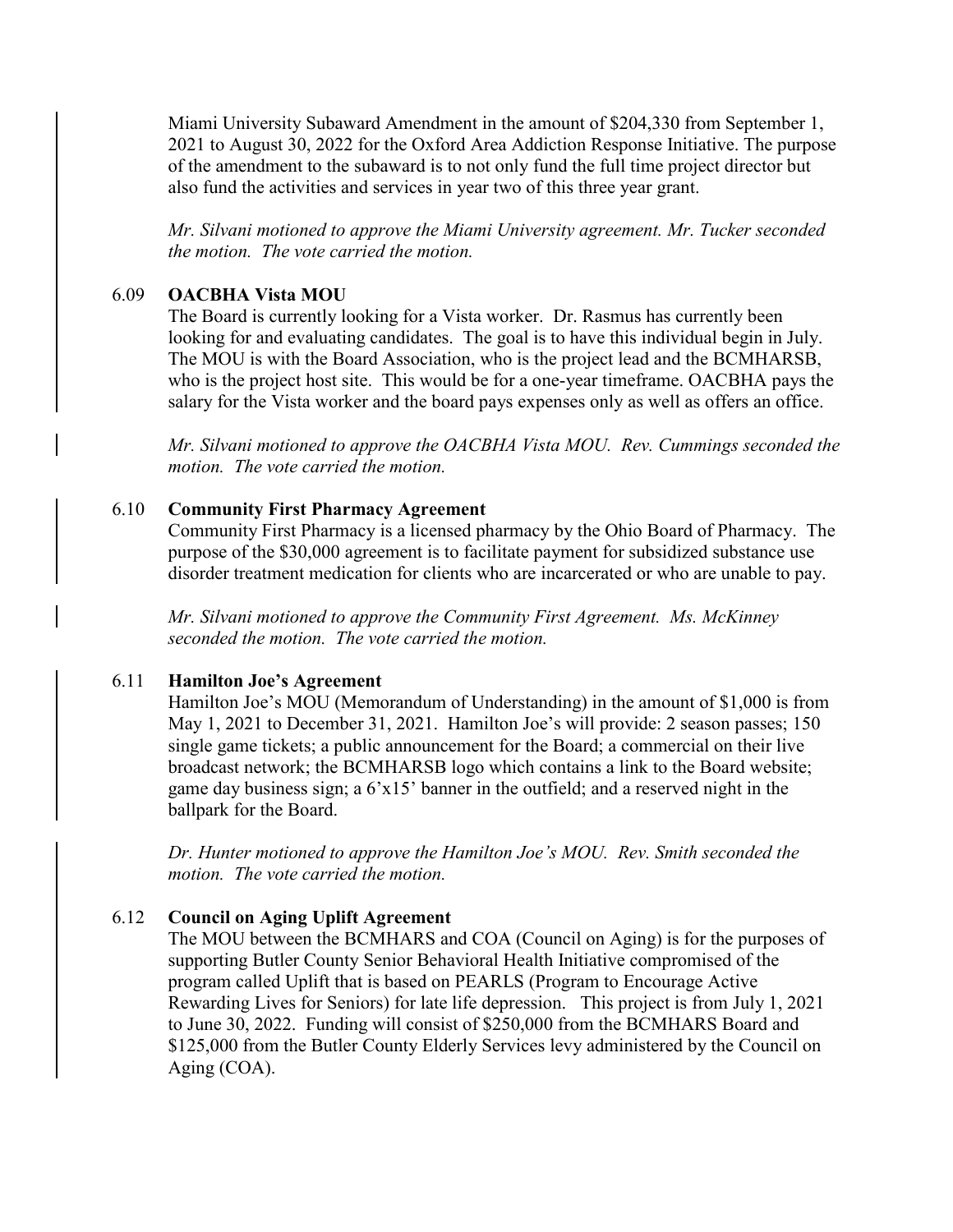*Ms. McKinney motioned to approve the Council on Aging Uplift MOU. Mr. Himm seconded the motion. The vote carried the motion.*

## 6.13 **Belflex Agreement**

The Board receptionist has left the BCMHARSB office. The receptionist duties has expanded to include accounts payable and support for new federal grants. Due to immediate need, Dr. Rasmus worked with Belflex Staffing Network, LLC, to find a candidate who has experience being a receptionist, accounts receivable, grants support and data entry skills. She is due to start Monday, May  $24<sup>th</sup>$ .

*Mr. Silvani motioned to approve the Belflex Agreement. Ms. Hacker seconded the motion. The vote carried the motion.*

## 6.14 **Geisler Agreement & Business Associate Agreement**

Mike Geisler is the Board's GOSH consultant. GOSH is the Board's claims processing software. The FY22 contract is from July  $1<sup>st</sup>$ , 2021 to June 30th, 2022 in the amount of \$120 per hr for consultation, pre-paid 24 hour blocks in the amount of \$108 an hour, and after hour rate of \$169 if needed. The total not to exceed for this agreement is \$20,000.

*Mr. Himm motioned to approve the Geisler Agreement. Rev. Smith seconded the motion. The vote carried the motion.*

*Mr. Silvani motioned to approve the Business Associate Agreement. Ms. Hacker seconded the motion. The vote carried the motion.*

## 6.15 **Dean Langevin Agreement**

Dean Langevin is the Board's campaign consultant. The agreement is from July  $1<sup>st</sup>$ ,  $2021$  to June  $30<sup>th</sup>$ ,  $2022$  in the amount of \$85/hour, with a total amount not to exceed \$5,000.

*Mr. Tucker motioned to approve the Dean Langevin Agreement. Mr. Himm seconded the motion. The vote carried the motion.*

## 6.16 **Board Self-Evaluation Review**

David Swigonski reviewed the Survey Monkey Board Self-Assessment results. 15 out of the 17 board members answered the Survey Monkey. Jennifer Coats is working on an excel spreadsheet to do a running average to find a running cumulative total for the evaluations.

## 6.17 **State Hospital Report**

Mr. Fourman reviewed the April State Hospital Report. There have been 4 civil beds and 12 forensic beds budgeted. For the month of April there were 23 forensic beds and 1 civil bed used. Year to date, the average is 1 civil bed and 18.8 forensic beds.

#### 6.18 **Vouchers and Payments Made by Direct Deduction**

Mr. Rhodus discussed the current voucher approvals and direct deductions.